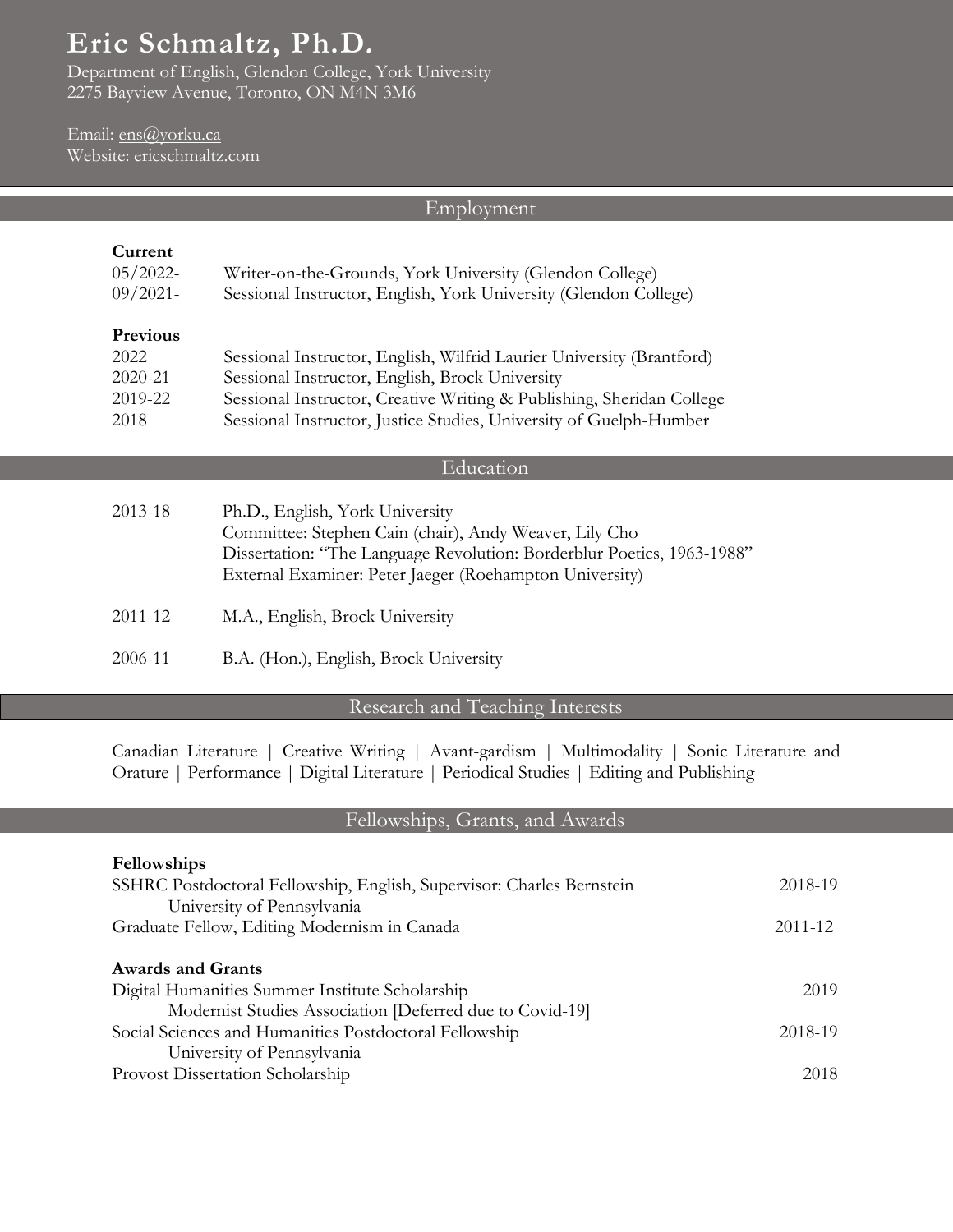| York University                                                             |         |
|-----------------------------------------------------------------------------|---------|
| George Plakidas Prize for Best Paper, English Graduate Students Association | 2017    |
| York University                                                             |         |
| Ontario Graduate Scholarship, Doctoral                                      | 2016-17 |
| Linda Heather Lamont-Stewart Fellowship, Canadian Studies                   | 2016-17 |
| York University                                                             |         |
| Clara Thomas Doctoral Scholarship in Canadian Studies                       | 2016-17 |
| York University                                                             |         |
| SSHRC Joseph-Armand Bombardier Canada Doctoral Scholarship                  | 2013-16 |
| Dean's Graduate Scholarship                                                 |         |
| <b>Brock University</b>                                                     |         |
| Kenneth Frederick White Memorial Graduate Scholarship                       | 2012    |
| <b>Brock University</b>                                                     |         |
| President's Surgite Award                                                   | 2011    |
| <b>Brock University</b>                                                     |         |
|                                                                             |         |

# Academic Publications

# **Monograph**

*Borderblur Poetics: Multimodality and Avant-Gardism in Canada, 1963-1988*. University of Calgary Press. [Contracted]

# **Peer-reviewed Critical Edition**

*I Want to Tell You Love* by bill bissett and Milton Acorn. Co-edited with Christopher Doody. University of Calgary Press, 2021.

# **Peer-reviewed Journal Articles**

Stutter, Chew, Stop: Three Mandible Modes in the Poetry of Jordan Scott. *Canadian Literature*, Forthcoming, TBD.

The Politics of Memory: Digital Repositories, Settler-Colonialism, and Jordan Abel's *Un/inhabited. English Studies in Canada* 45.4, 2019. pp. 123-142. DOI: https://doi.org/10.1353/esc.2019.0020

"my body of bliss:" Judith Copithorne's Concrete Poetry in the 1960s and 1970s. *Canadian Poetry*, No. 83, Fall/Winter 2018, pp. 14-39.

"the killing of speech:" The Sonic Politics of the Four Horsemen. *FORUM*, No. 19, 2014.

"to forget in a body:" Mosaical Consciousness & Materialist Avant-Gardism in bill bissett & Milton Acorn's unpublished *I Want to Tell You Love. Canadian Literature* No. 222, 2014, pp. 96-112. DOI: https://doi.org/10.14288/cl.v0i222.192579

# **Peer-reviewed Book Chapters**

From Disgust to Desire: A Poetics of Subterfuge. *All the Feels / Tous le Sens: Affect and Writing in Canada / Affect et écriture au Canada.* Eds. Marie Carriére, Kit Dobson, Ursula Moser. University of Alberta Press, 2021, pp. 41-56.

# **Under Review**

Race, Multiplicity, and Dis/Located Voices: Wayde Compton's Turntablist Poetics. *Resistant Practices in Communities of Sound*. Eds. Deanna Fong and Cole Mash.

From the Digits to the Digital: Bodies in the Machines of Canadian Concrete Poetics. *Canadian*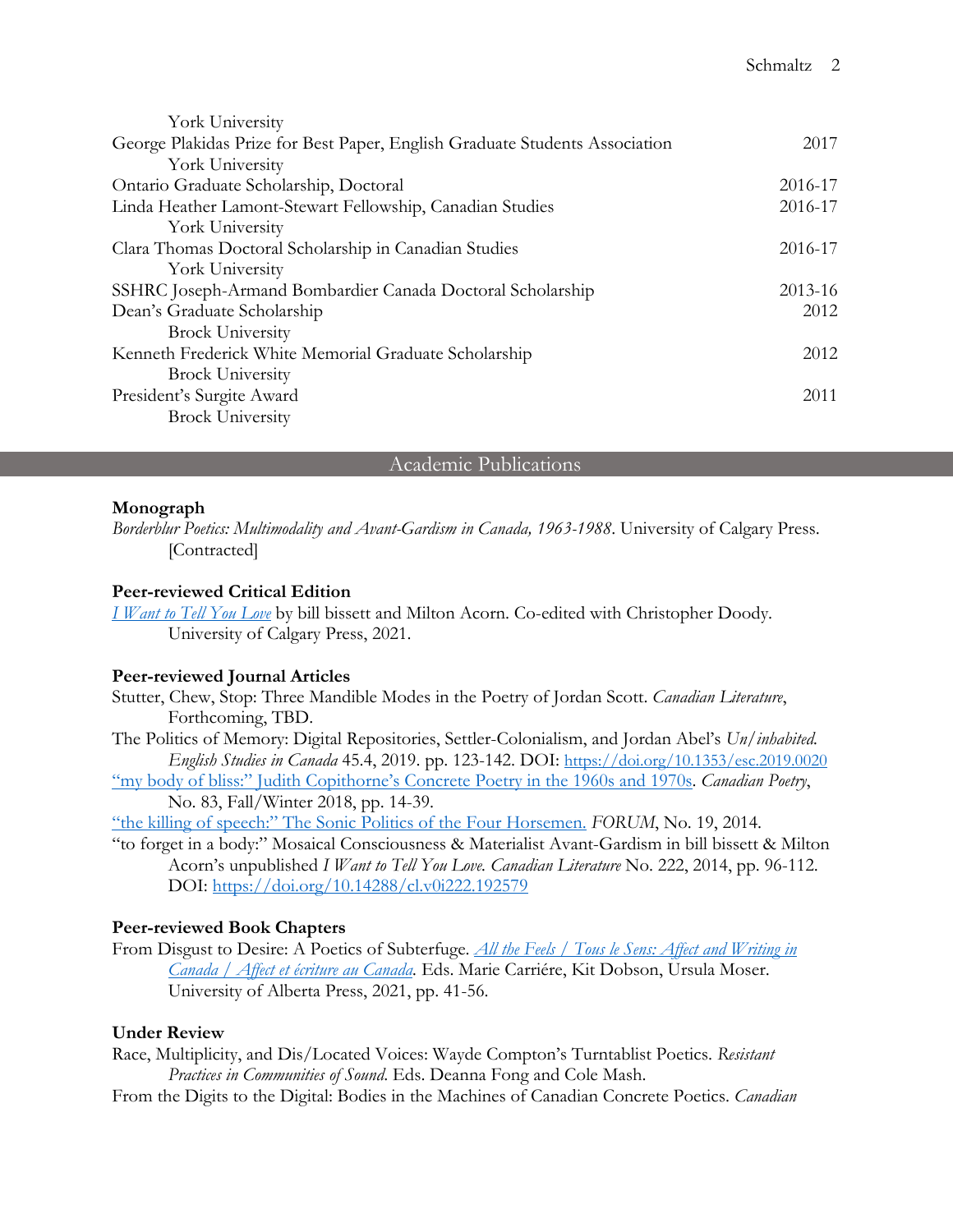*Digital Humanities*. Eds. Paul Barrett and Sarah Roger. University of Ottawa Press

# Teaching Experience

#### **Instructor Positions**

### **Wilfrid Laurier University, English Department (Brantford)**

EN 370BR: Creative Writing: Poetry, Winter 2022

### **York University, English Department (Glendon College)**

GL/EN 3806: Digital Media and Publishing, Fall and Winter 2021-22

# **Brock University, Department of English Language & Literature**

ENGL 2P64: Early Canadian Literature, Fall 2021 ENCW 4P06: Advanced Creative Writing Workshop: Short Fiction, Winter 2021 ENGL 2P65: Twentieth-Century Canadian Literature, Winter 2020

# **Sheridan College, Creative Writing & Publishing**

CWRT 36602: Advanced Workshop: Single Genre, Winter 2020, 2021, 2022. CWRT 15389: Introduction to Creative Writing, Fall 2019, Winter 2020, Fall 2020, Winter 2021, Spring/Summer 2021, Fall 2021

CWRT 35492: Literary Journals and Zines, Spring/Summer 2021 (Co-taught with Paul Vermeersch)

CWRT 27841: Intermediate Creative Writing Workshop: Creative Nonfiction, Fall 2020, Winter 2021

ENGL 17889: Composition & Rhetoric, Winter 2019

# **University of Guelph-Humber, Justice Studies**

AHSS1210: Reading and Writing Effectively, Winter 2018

# **Teaching Assistant Positions**

**York University, English (Keele Campus)** 

AP/EN 1202: Satire, Fall and Winter 2016-17 AP/EN 1001: Intro to Literary Study, Fall 2015 AP/EN 1002: Intertextualities, Winter 2014, 2015, 2016

# **Brock University, Department of English Language & Literature**

ENGL1F97 Literature of Trauma and Recovery, Fall and Winter 2011-12

### Curriculum Design

Certificate in Creative Writing Across Contexts. English, York University (Glendon College) with Dr. Myra Bloom.

# Public Scholarship

# **Edited Collection**

*Returning: Selected Works of Judith Copithorne*. Talonbooks, 2023. [Contracted]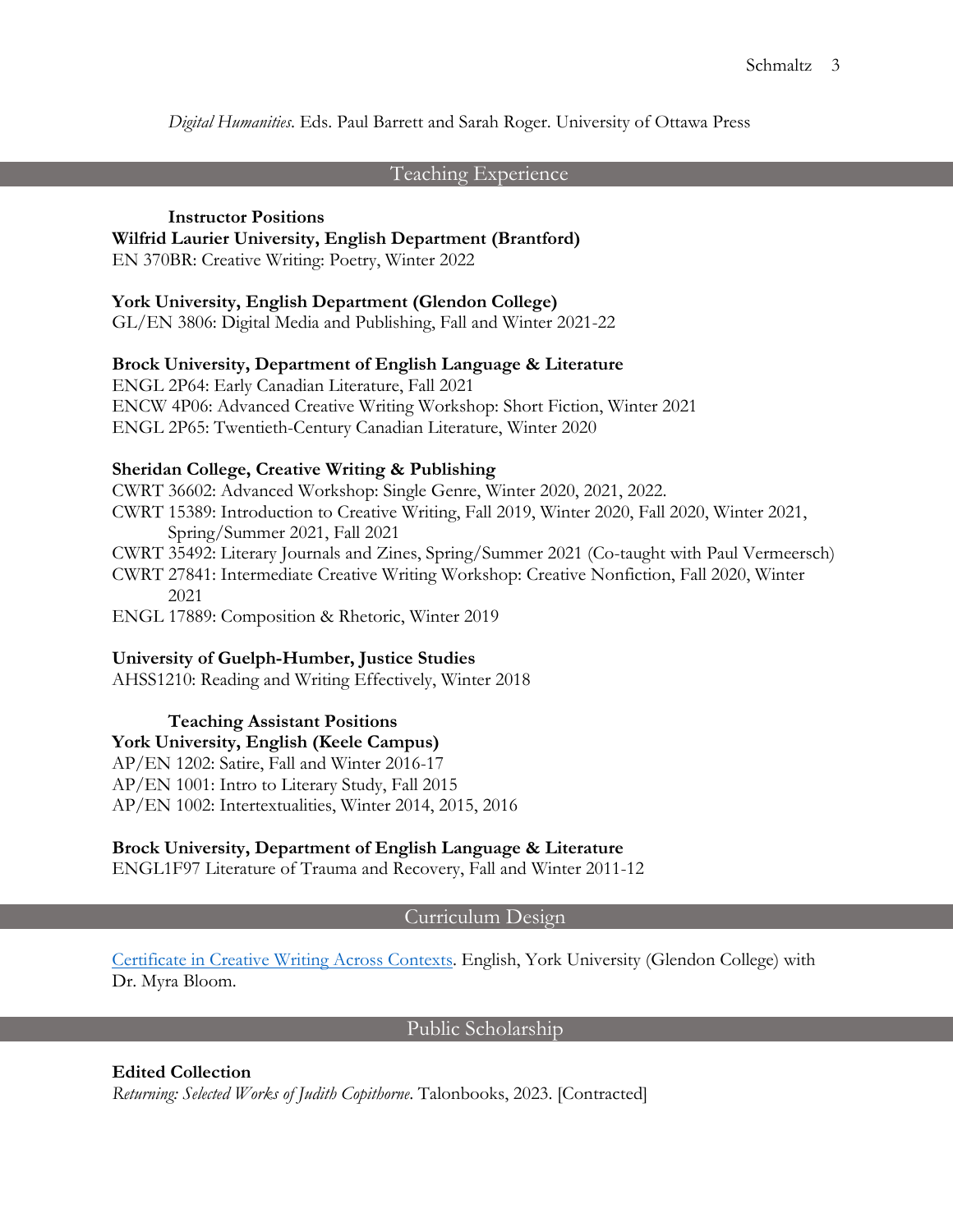# **Edited Journal Issue**

*Not Your Best*, No. 1. Knife Fork Book, 2019.

# **Articles**

At the surface and medium depth: Theorizing a haptic poetic**.** *Extreme Texts* on *Jacket2*, Ed. Divya Victor, 24 June 2019.

Commentary Series: "Poetries of the Mouth and Canadian Imaginary." *Jacket2*, Feb.-May 2019

- 1. At the Opening. 21 February 2019.
- 2. Fighting Back: Lillian Allen's poetry of speech, song, and social justice. 7 March 2019.
- 3. Language Detained by Saying: a note on Jordan Scott's *Clearance Process* (2016). 22 March 2019.
- 4. 'Word Sound Systems:' Further notes on Kaie Kellough's Vibratory Practice. 5 April 2019.
- 5. 'Voices of continuance:' Words, speech, and memory in Jeannette Armstrong's 'Breath Tracks' (1991). 12 April 2019.
- 6. Schizophonophilia: Wayde Compton and Jason de Couto, The Contact Zone Crew. 20 April 2019.
- 7. Imaging the voice: Notating poetic vocalization. 6 May 2019.
- 8. Conditions of Silence: Recovering Gerry Shikatani's 'Sans Titre." 10 May 2019.
- 9. Coda: Listening and self-care in Shazia Hafiz Ramji's 'Port of Being' (2018). 24 May 2019.

# **Book Reviews (selected)**

Rev. *Word Problems* by Ian Williams, *The Nerves Centre* by Angela Szczepaniak, and *Lip* by Franco Cortese. *Canadian Literature*, Forthcoming.

- Rev. *A B C D E* by Charlotte Jung. *The Minute Review*, June 2021.
- Rev. *Judith: Women Make Visual Poetry* edited Amanda Earl. *The Minute Review* Vol 2, No. 1 (June 2021): pp. 14.
- Rev. *Ashenfolk* by Joseph Mosconi. *BOMB* (30 August 2019): n. pag.
- Rev. *Brace Yourselves* by Rocco de Giacomo, *Dreampad* by Jeff Latosik, and *I Left Nothing Inside on Purpose* by Stevie Howell. *Canadian Literature* (14 November 2018): n. pag.
- Rev. *Kith* by Divya Victor. *The Puritan*, No. 41 (2018): n. pag.
- Rev. *Fortified Castles* by Ryan Fitzpatrick and *Downverse* by Nikki Reimer. *Canadian Literature,* No. 223 (2014): pp. 147-48.
- Rev. *Loitersack* by Donato Mancini, *Cinema of the Present* by Lisa Robertson*,* and *Kern* by Derek Beaulieu. *Canadian Literature,* No. 223 (2014): pp. 173-5.
- Rev. *Things to Do With Your Mouth* by Divya Victor. *Lemon Hound,* Vol. 9 (2014) n. pag.
- Rev. *The Red Album* by Stephen Collis. *Lemon Hound,* Vol. 8 (2014): n. pag.
- Rev. *Writing Surfaces: The Selected Fiction of John Riddell* Ed. Lori Emerson & Derek Beaulieu. *Lemon Hound,* Vol. 8 (2014): n. pag.
- Rev. *Please, No More Poetry* Ed. Kit Dobson. *Lemon Hound,* Vol. 5 (2013): n. pag.
- Rev. *fur(l) parachute* by Shannon Maguire*. Lemon Hound,* Vol. 5 (2013): n. pag.
- Rev. *Poets and Killers* by Helen Hajnoczky. *Broken Pencil,* No. 51 (2011): pp. 60.
- Rev*. Bardy Google* by Frank Davey. *Broken Pencil,* No. 51 (2011): pp. 57-8.
- Rev. *The Best Canadian Poetry in English* edited by A.F. Moritz*. Broken Pencil*, No. 47 (2010): pp. 67.

# **Interviews**

A Conversation with Deanna Fong and Karis Shearer About Their Recent Edition of Writing by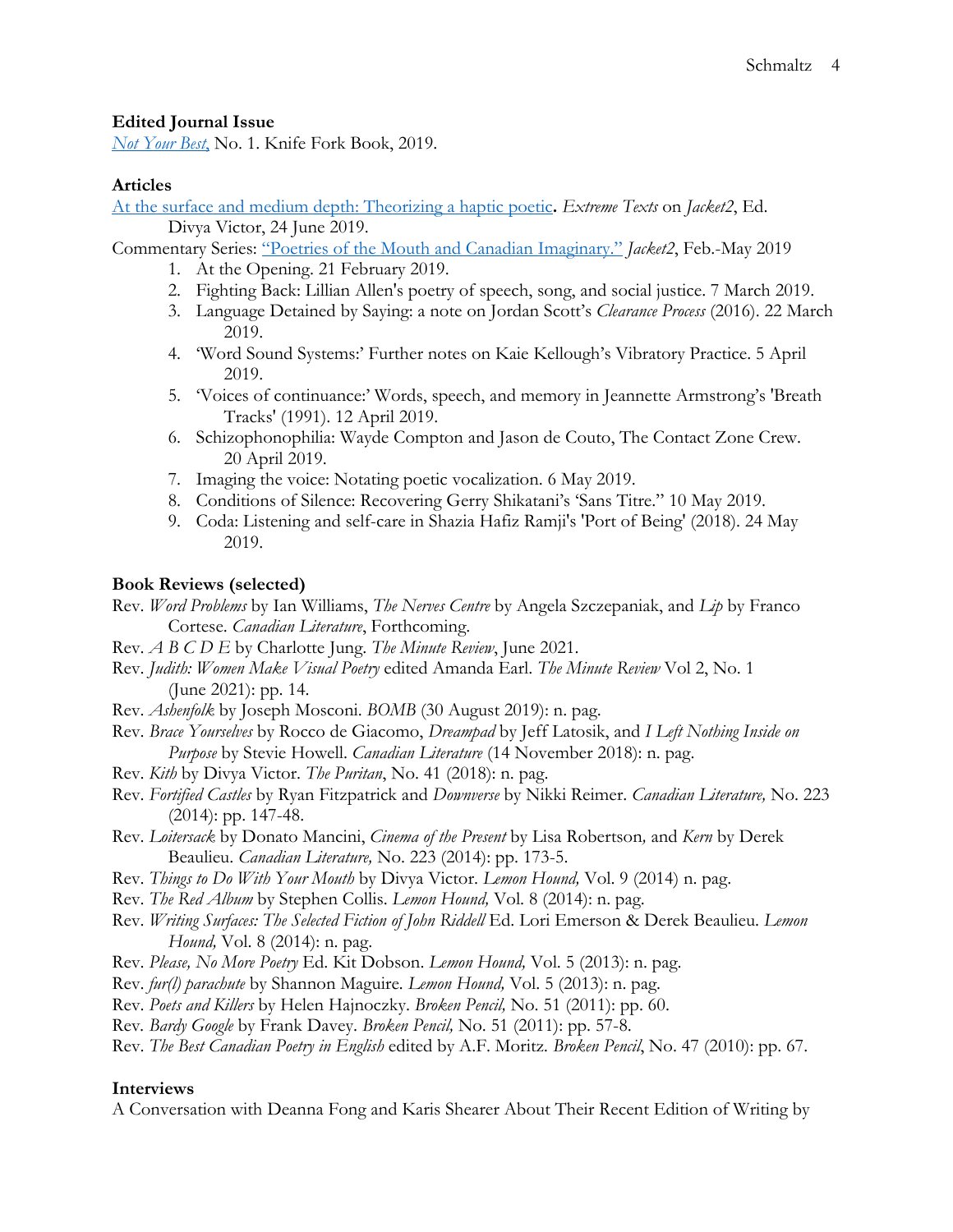Gladys Hindmarch. *The Angle* (Winter 2021): n. pag. Doing Things: An interview Dani Spinosa. *The Angle* (Fall 2020): n pag. The Stranger: An interview with Amy Ireland. *Carousel*, No. 39 (Fall 2017). Overflow: Poetry, Performance, Technology, Ancestry, an interview with Kaie Kellough. *Queen Mob's Teahouse* (27 June 2017): n. pag. The Complete Works: An interview with Justin Stephenson. *Carousel,* No. 37 (Fall 2016). I Want to Tell You Love: An interview with bill bissett. Ed. Karl Jirgens and Beatriz Hausner. *Open Letter,* Series 15, Number 1 (Fall 2012): pp. 58-63.

# Creative Project Grants and Funding

| Recommender Grants, Ontario Arts Council                                          | 2022 |
|-----------------------------------------------------------------------------------|------|
| Research & Create Grant, Canada Council for the Arts                              | 2020 |
| Writers Grant, Toronto Arts Council                                               | 2020 |
| Literary Readings Grant, Grey Borders Reading Series, Canada Council for the Arts | 2013 |
| Literary Readings Grant, Grey Borders Reading Series, Canada Council for the Arts | 2012 |
| Literary Readings Grant, Grey Borders Reading Series, Canada Council for the Arts | 2011 |

# Creative Publications & Exhibitions

#### **Poetry Books**

*Surfaces*. Halifax/Picton: Invisible Publishing, 2018.

### **Creative Writing in Anthologies**

"Path Dependency." *Best American Experimental Writing: 2020*. Eds. Carmen Maria Machado and Joyelle McSweeney. University of Wesleyan Press, 2020.

Two Poems. *Concrete & Constraint*. Penteract Press, 2018, pp. 36-37.

### **Creative Writing in Refereed Collections**

A Field Guide to North Concrete: Identification Chart. *Avant Canada: Poets, Prophets, Revolutionaries*. Eds. Gregory Betts and Christian Bök. Wilfrid Laurier University Press. 2019, pp. 117.

### **Chapbooks, Leaflets, and Broadsides**

*Psychic Beach*. Leiria, Portugal, 2022. *Language in Hues*. Malmo, Timglaset, 2021. *Language in Hues* (excerpt). Happy Monks Press, 2019. *Substrates*. Calgary: No Press, 2018. *Guide to Northern Concrete*. Spacecraft Press, 2017. *Surface Patterns*. Oswestry, Penteract Press, 2017. *Trips from Here to There: Poems from the Dreamachine*. above/ground press, 2017. *You Will Never Amount to Anything*. No Press, 2015. *Pages Loading*. No Press, 2014. *Mitsumi Elec. Co. Ltd.: Keyboard Poems*. above/ground press, 2014. *Every Day is Black Friday*. Gauss PDF, 2014.

### *Creative Writing in Periodicals* **(Selected)**

Excerpts from "Substrates." *ToCall* 8 (Fall 2019): n. pag.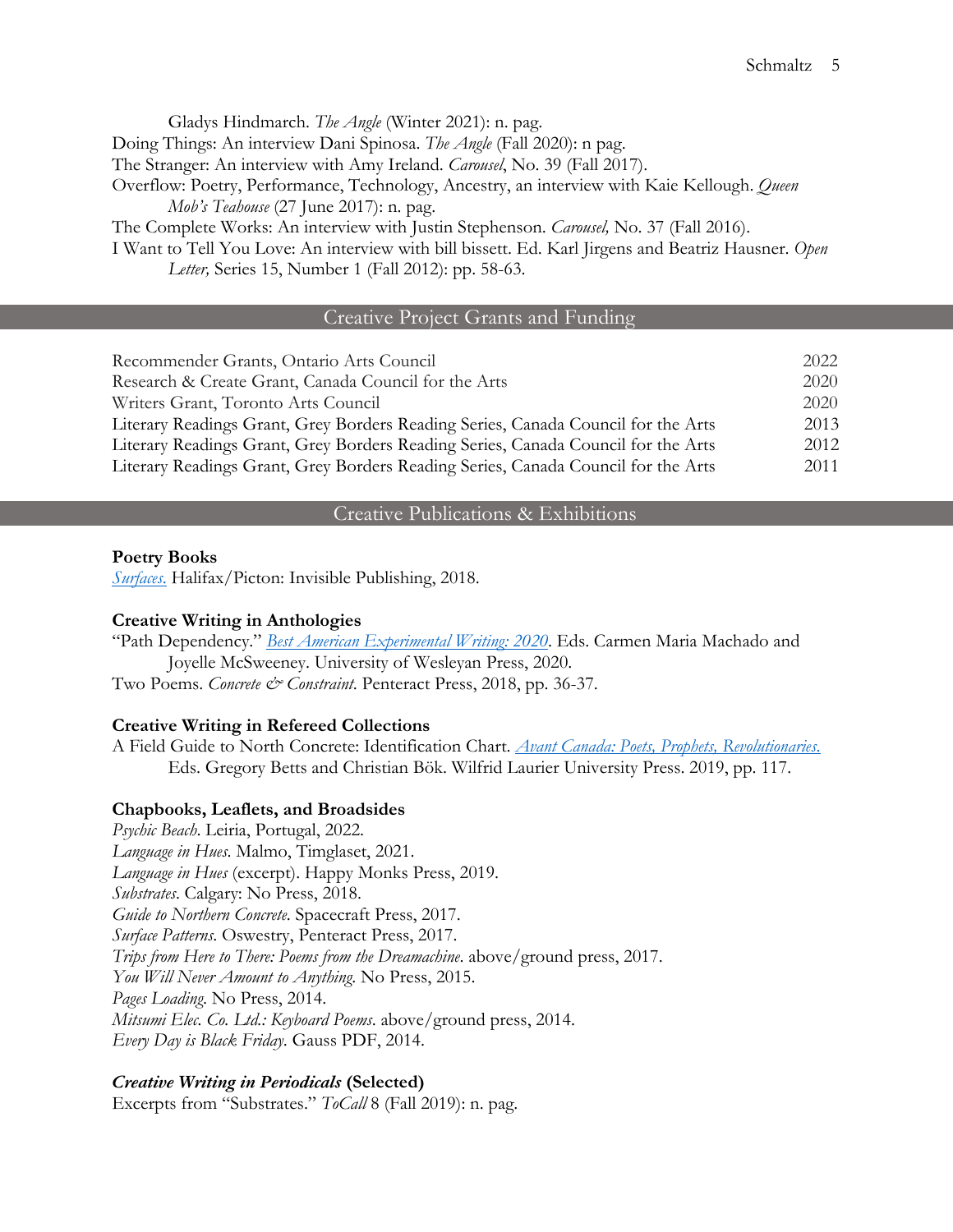Credit. *Vallum* 16.1 (Spring 2019): n. pag. Surfaces (animated). *Utsanga* 19 (2019): n. pag. Five poems. *The Capilano Review*, 3.37 (Winter 2019): pp. 93-5. Two poems. *Arc Poetry*, No. 86 (Summer 2018): pp. 75-6. Path Dependency. *Lemon Hound* (June 2018): n. pag. Three poems. *H&* (19 May 2018): n. pag. Two poems. *Berkeley Poetry Review,* No. 48 (2018): n. pag. Two poems. *The Trinity Review*, No. 130 (2018): n. pag. Extract from Babeltech. *Illiterature* (June 2016): n. pag. Extract from Babeltech. *Touch the Donkey* (April 2016): n. pag. Signature Concrete. *Queen Mob's Teahouse* (February 2015): n. pag. Three poems. *Fruita Pulp*, No. 7 (January/February 2015): n. pag. Symbiosis. *words (on) pages,* No. 3 (September 2014): n. pag. Three poems. *Outlandish Zine,* Vol. 1, No. 1 (Spring 2014): pp. 15. Four poems. *ti<,* Vol. 2, No. 1 (2013): n. pag. Rifffts 1-3. *The Rusty Toque,* No. 4 (15 February 2013): n. pag. Three poems. *The Economy*, No. 2 (2012): n. pag. An Index of Niagara Falls. *filling station*, No. 53 (2012): pp. 38-39. 2012. relief/belief. *dead(g)end(er) magazine*, Vol. 1. No. 1 (2011): n. pag. Two poems. *Poetry Is Dead*, No. 2 (2011): pp. 31. Basho Variation #4. *The Incongruous Quarterly*, Vol. 1, No. 2. (2010): n. pag. A Sparrow's Bones. *Gloom Cupboard* (2009): n. pag. Three poems. *Counterexample Poetics* (2009): n. pag. Four poems. *ditch, poetry* (2008): n. pag.

# **Permanent Installations**

*Dangerously Close to Meaning*. With Kate Siklosi and Dani Spinosa. Department of English, York University, 2020. *Three Variations*. Lab T.O., 2016.

### **Solo Exhibitions**

Assembly Line of Babel. Niagara Artists Centre, St. Catharines, 2015.

### **Contributions to Curated Group Exhibitions (Selected)**

Intereactions. The Institute for Experimental Art. (with Graeme Ring and Kevin McPhee), Athens, Greece, 12-14 December 2019. Untitled. *Concrete is Porous, Act 1.* Secret Handshake Gallery, Toronto, 2018-2019. Intereactions. *In the Soil Arts Festival.* (with Graeme Ring and Kevin McPhee), St. Catharines, 2017. Technical Babel. *=Sum(Things)*. *Critical Media Lab*, Kitchener, 2017. Nothings of the Alphabet. *BFLO VISPO* Sugar City Artists Collective, Buffalo, 2016. Extracts from Babeltech. *Lab T.O.,* Toronto, 2015. Untitled. *That One Thing You Said.* Havana Gallery, Vancouver, 2015. Untitled. Braille Babble / Braille Babel*.* Rodman Hall, St. Catharines, 2013.

# **Curatorial Projects**

*HOW TO READ* (solo show by Derek Beaulieu). Niagara Artists Centre, St. Catharines, 2013. The *Bird is the Word* (group show)*.* Niagara Artists Centre, St. Catharines, 2012.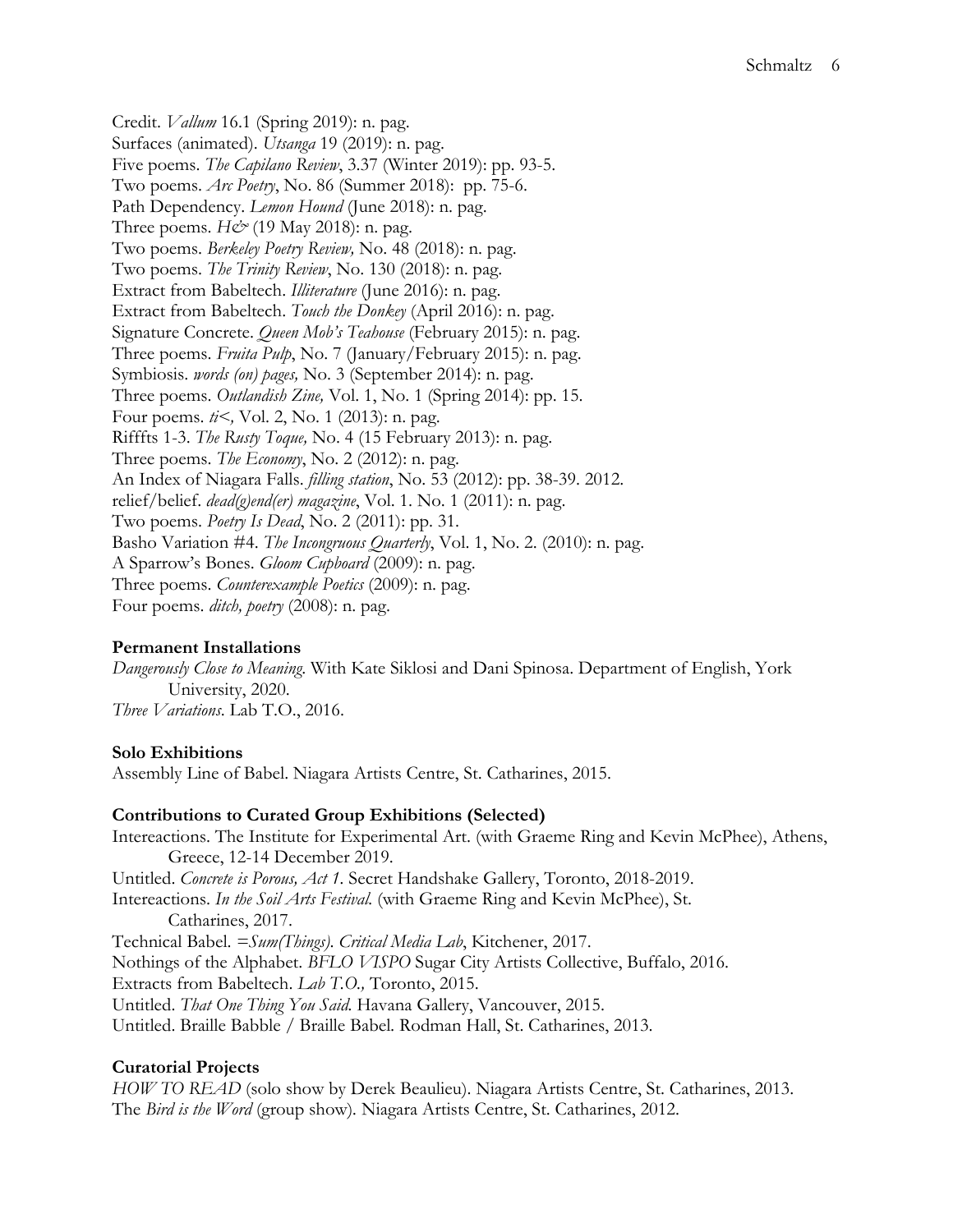# Presentations, Talks, and Readings

### **Keynote Presentation**

*Interference* (oral and visual collaboration with Kaie Kellough). Saturday Keynote: "Thinking Space" for *Association of Canadian College and University Teachers of English*, Montreal, 2022.

#### **Conference Presentations**

- Where in the Web is Swift Current? (co-presented with Dani Spinosa), Electronic *Literature Organization*, Online, 2022.
- On Beeing Cute: Avant-gardism and Ann Rosenberg's *The Bee Book*, *Association of Canadian College and University Teachers of English*, Montreal, 2022.
- Poetics of the Unvoice. *Spokenweb Symposium*, Concordia University/Online, 2022.
- Imaging the Voice: Notation for Sound Poetry. *American Comparative Literature Association*, Online, 2021.
- Listening to the "Disquiet:" Comparing the Sonic Investigations of Lisa Robertson and the World Soundscape Project. *Modern Language Association*, Toronto/Online, 2021.
- The Itinerant Dada Sound Poem: The *Ursonate* in North America. Modernist Studies Association. Toronto, 2019.
- Stutter and Delay: Jordan Scott's and Wayde Compton's Poetics of the Voice, A Schizophonic Presentation, Spoken Web Symposium, Simon Fraser University, 2019.
- Silent Soundings: The Performance Poetry of Gerry Shikatani. *Text/Sound/Performance.* University College Dublin, 2019.
- "I Fight Back:" The Critical-Creative Practice of Lillian Allen. *Modern Language Association*, Chicago, IL, 2019.
- Assessing the Failure of the Canadian Language Revolution. *Association of Canadian College and University Teachers of English*. Ryerson University, 2017.
- Un/Settling: Digital Practices and Decolonization in the Poetry of Jordan Abel. *Northeast Modern Language Association*, Baltimore, MD, 2017.
- "a new line has started:" Beginnings of Borderblur Poetry in Canada." *The Concept of Vancouver.*  Brock University, 2016.
- The Language Revolution & its Affects. *Maladies of the Soul, Emotion, Affect: Indigenous, Canadian, and Québécois Writings in the Crossfire of a New Turn.* Banff Centre, 2016.
- Rethinking the Borderblur Poetics of bill bissett. *English Graduate Students Association Colloquium*, York University, 2016.
- Unsettling Territories: Appropriation & Imminent Collapse. *Crisis and Beyond: The Literatures of Canada and Quebec.* University of Innsbruck, 2015.
- The Proto-Conceptual Writing of F.R. Scott and J.R. Colombo. *Association of Canadian College and University Teachers of English.* University of Ottawa, 2015.
- "the killing of speech:" The Sonic-Politics of The Four Horsemen. *Avant Canada*. Brock University, 2015.
- Modern Reactions & Eccentricity in the Concrete Poem-Drawings of Judith Copithorne. *Association of Canadian College and University Teachers of English*. Brock University, 2014.
- 'The sparking of the insurrection:' Protoconceptualism & John Robert Colombo's *The Mackenzie Poems. Haunted Canada.* Trent University & Carleton University, 2013.
- Radical Extensions: Post/Modern Experimentalism in Milton Acorn's & bill bissett's unpublished *I Want to Tell You Love. Association of Canadian College and University Teachers of English.* Wilfrid Laurier University and University of Waterloo, 2012.
- *I Want to Tell You Love*: Toward a Materialist Avant-Garde. Material Meanings. European Network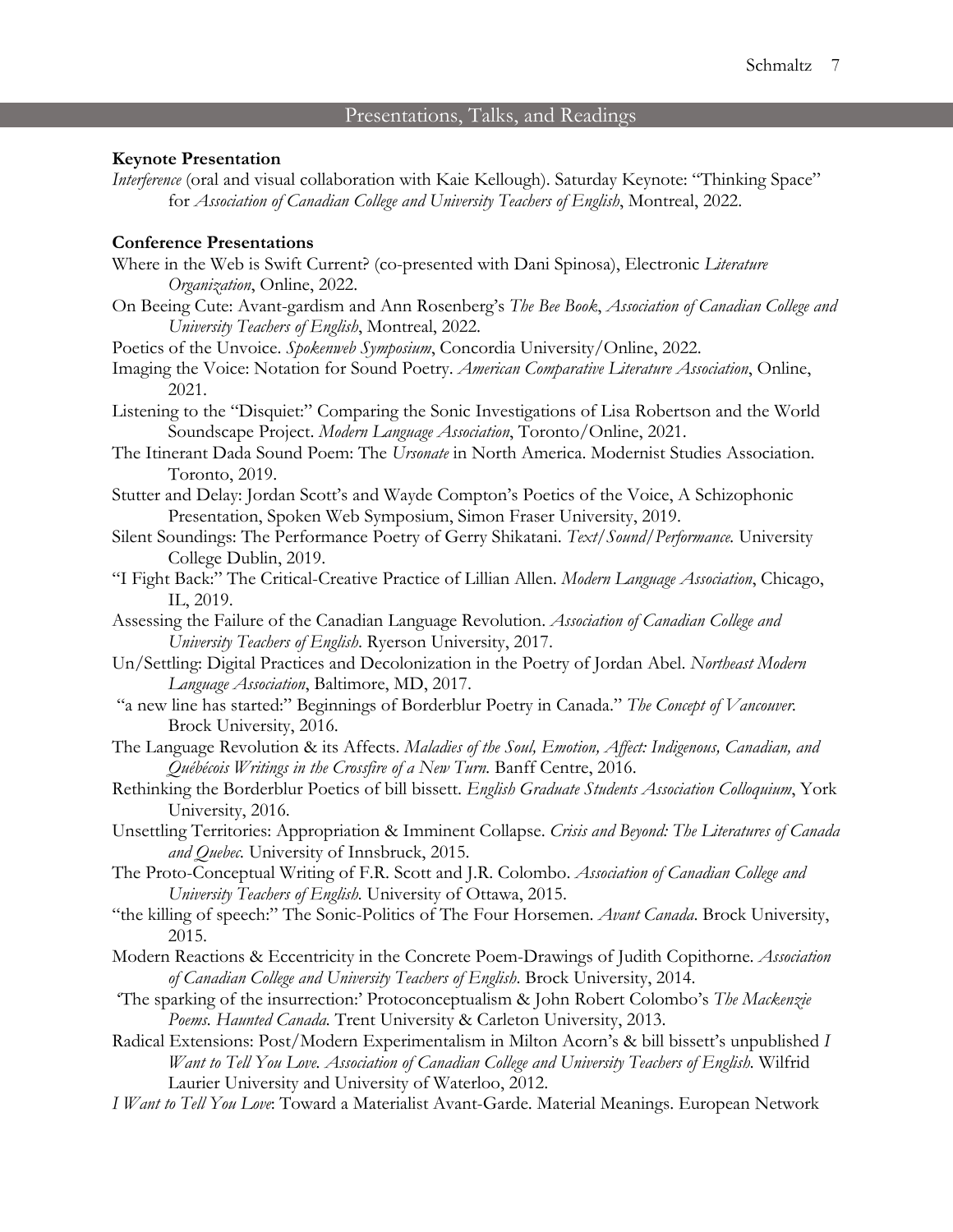for Avant-Garde and Modernism Studies. University of Kent, 2012.

#### **Artist Talks**

- *Surfaces*: Assembling Lines Around Lines Assembled. *Symposium for the Philadelphia Avant-Garde Studies Consortium*, University of Pennsylvania, 2018.
- The Depths of *Surfaces*. *Kanada Concrete: Material Poetries in the Digital Age.* University of Ottawa, 2018.
- Developing a Sonic Materialist Poetic. *Canadian Creative Writers and Writer's Program Conference*, Harbourfront Centre, Toronto, 2016.

### **Seminar Position Papers**

From Wave to Echo: The Underwhich Audiographics Series, 1978-1994. Listening to the Modernist Audio Archive, *Modernist Studies Association*. Organized by Jamie Callison and Lisa Hollenbach. Toronto, 2019.

### **Readings (selected)**

Virtual Book Launch for *Beneath the Statue* by Jeremy Colangelo. With Jeremy Colangelo, David Huebert, Rasiqra Revulva, Luke Inglis, Nicole Haldoupis. Online, 6 November 2020.

*Art Bar*. With Matthew Tierney Free Times Cafe. Toronto, Ontario, 11 June 2019.

*Poetry Ireland*. Multiple readers. Dublin, Ireland, 26 April 2019.

- *Pivot*. With Julia Polyck-O'Neill and Dominique Bernier-Cormier. Tranzac, Toronto, Ontario, 16 January 2019.
- Reading with Aditya Bahl and Claire Donato. Double Cross HQ, Brooklyn, New York, 8 December 2018.
- Reading & Discussion with *Poetry & Poetics Reading Group*. Kelly Writers House, Philadelphia, Pennsylvania, 5 December 2018.
- *Do the Polis*. With Alex Streim. Baltimore, Maryland, 1 December 2018.
- *Resonance Reading Series: Finale*. With Shannon Maguire, Dani Couture, and Rebecca Salazar Leon. Resonance Café, Montreal, Quebec. 7 August 2018.
- *Surfaces Book Launch*. With Gary Barwin, Sonnet L'Abbe, and MLA Chernoff. Open Sesame, Kitchener, Ontario, 5 July 2018.

*Surfaces Book Launch* with Cameron Anstee. The Brandscape, Toronto, Ontario, 10 May 2018.

# Organized Panels and Special Sessions

What Fuckan Panel: Studies of bill bissett (double session). *Association of Canadian College and University Teachers of English,* Montreal, 2022.

Experimental Writing in Times of Crisis (with Orchid Tierney), Sponsored by Association for the Study of Literature and Environment, *Modern Language Association*. Washington, D.C., 2022.

- Writing Within Interrogative Dynamics (with Orchid Tierney), *Northeast Modern Language Association*, Philadelphia, PA, 2021.
- Literatures of Sound and the National Imaginary. *Modern Language Association*. Toronto, 2021. Poetries of Transnational Resonance. *Modern Language Association*. Chicago, IL. 2019.
- The Vibratory Nexus I: Constructive Interferences. *Association of Canadian College and University Teachers of English.* Ryerson University, 2017.
- The Vibratory Nexus II: Alternate Tunings. *Association of Canadian College and University Teachers of English*. Ryerson University, 2017.
- Codex-tensions: Canadian Writing Beyond the Book Machine (with Christopher Doody). *Association*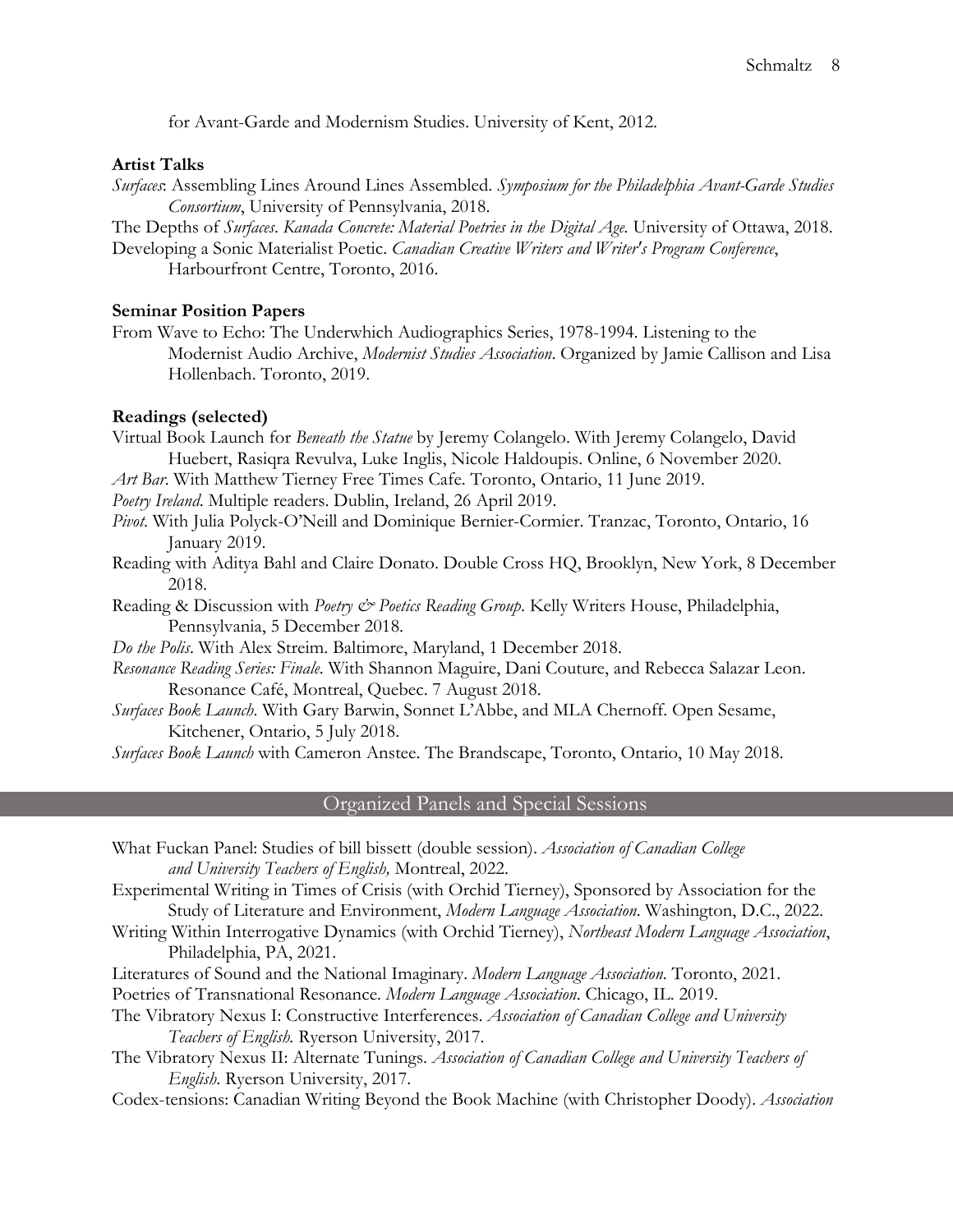*of Canadian College and University Teachers of English*. University of Ottawa, 2015.

# Institutional and Professional Service

### **Professional**

| $2022 -$ | Campus Representative, Creative Writing Caucus, Association of Canadian College |
|----------|---------------------------------------------------------------------------------|
|          | and University Teachers of English                                              |
| 2020-22  | Co-Editor, The Angle                                                            |
| 2020     | Manuscript Reviewer, Studies in Canadian Literature                             |
| 2020     | Manuscript Reviewer, Electronic Book Review                                     |
| 2018     | Manuscript Reviewer, Pivot                                                      |
| 2017     | Manuscript Reviewer, Canada and Beyond                                          |

# **Institutional**

| 2015-18 | Academic Community Building Committee, English Graduate Students Association,    |
|---------|----------------------------------------------------------------------------------|
|         | York University                                                                  |
| 2011    | Graduate Student Representative, English Language & Literature, Brock University |
| 2010-11 | Undergraduate Mentor, English Language & Literature, Brock University            |
| 2008-10 | President, Brock University Creative Writers' Club, Brock University             |
| 2007-09 | Editorial Assistant & Administrative Assistant, PRECIPICe, Brock University      |

### **Arts and Community**

| 2013-18 | Member, Steering Committee, Meet the Presses                  |
|---------|---------------------------------------------------------------|
| 2014-16 | Co-Curator, Contemporary Poetry Research Group                |
| 2013-14 | Co-Curator, Avant-Garden Reading Series                       |
| 2012-13 | Member, Steering Committee for In the Soil Arts Festival      |
|         | Chair, Programming & Events Committee, Niagara Artists Centre |
| 2011-13 | Board of Directors, Niagara Artists Centre                    |
|         | Chair, Programming Committee, Niagara Artists Centre          |
| 2010-13 | Curator, Grey Borders Reading Series                          |

# Professional Training and Workshops

Teaching Assistant Certificate in Teaching, Teaching Commons, York University, 2017

Digital Editions. Dr. J. Matthew Huculak, Digital Editing in Modernism in Canada,

Digital Humanities Summer Institute, University of Victoria, 2012

Textual Editing in Modernism in Canada. Dr. Zailig Pollock, Editing Modernism in Canada, Trent University, 2011

TEI Fundamentals. Dr. Julia Wright et al. Digital Editing in Modernism in Canada. Digital Humanities Summer Institute, University of Victoria, 2011

# Professional Memberships

Electronic Literature Organization American Comparative Literature Association Modernist Studies Association